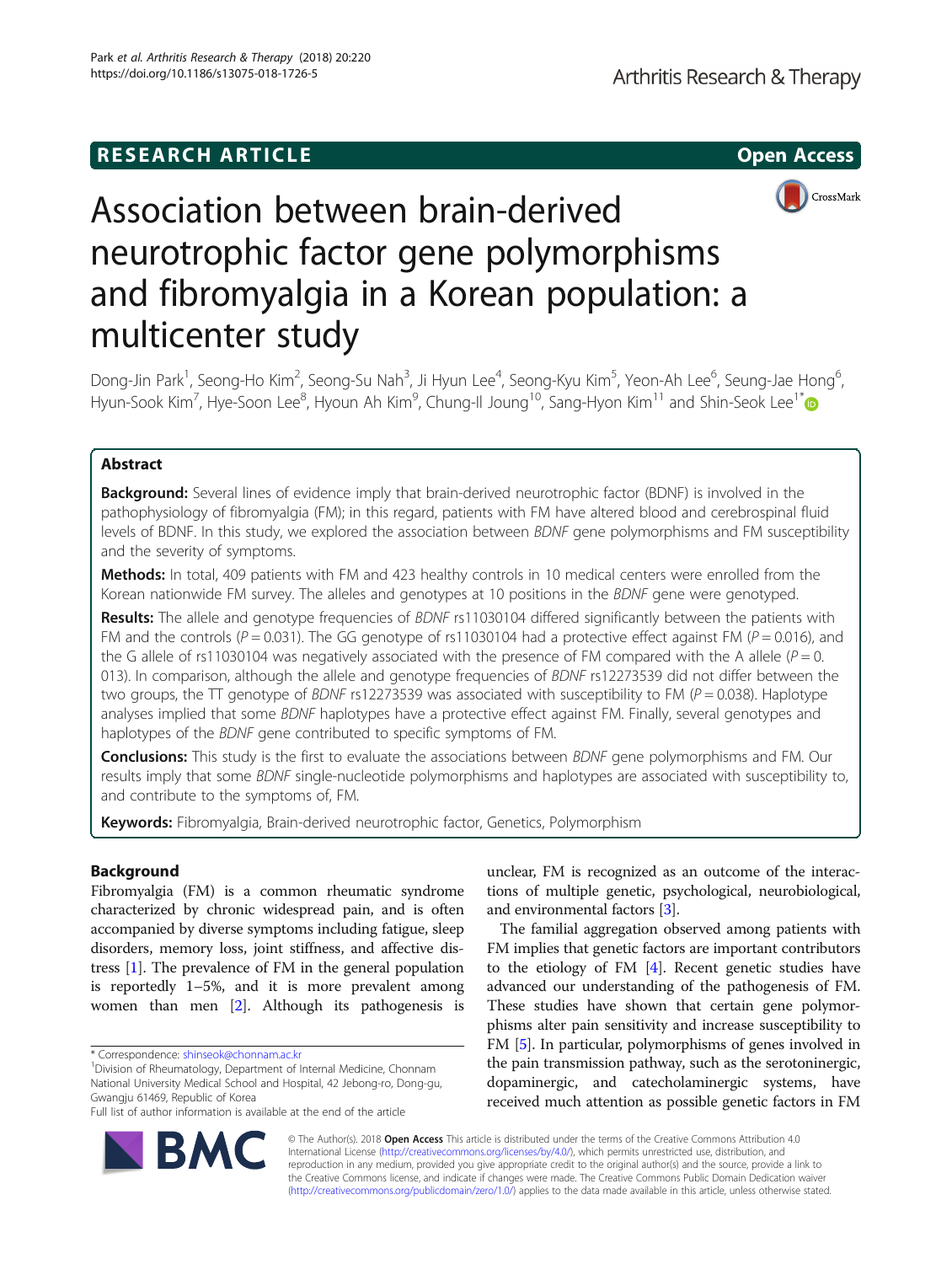[[6,](#page-9-0) [7\]](#page-9-0). However, those genetic factors do not fully account for the pathophysiology and symptoms of FM. Therefore, efforts to identify other genetic factors that contribute to FM are ongoing.

Brain-derived neurotrophic factor (BDNF) is involved in neuronal survival, growth, and differentiation during development of the central and peripheral nervous systems [[8](#page-9-0)]. BDNF is important in the transmission of physiologic or pathologic pain [\[9](#page-9-0)]. BDNF is responsible for modulation of nociceptive inputs and enhanced hyperalgesia by a N-methyl-D-aspartate (NMDA) receptor-mediated mechanism [\[10\]](#page-10-0). Moreover, dysregulation of BDNF in the dorsal root ganglion (DRG) and spinal cord contributes to chronic pain hypersensitivity [[11](#page-10-0)]. In addition, several lines of evidence have converged to imply that BDNF is involved in the pathophysiology of FM. Indeed, patients with FM have been shown to have altered serum and plasma levels of BDNF compared to healthy controls [\[12](#page-10-0)–[14](#page-10-0)].

However, whether polymorphisms of the BDNF gene are associated with FM remains an open question. The objective of this study was to evaluate the associations between BDNF gene polymorphisms and FM susceptibility and clinical symptoms, using a large population of ethnically homogenous Koreans.

# Methods

# Study design and population

We performed a multicenter, nationwide FM cohort study (the Korean Nationwide FM Survey) in the Korean population. In the Korean Nationwide FM Survey, we established a prospective cohort to evaluate the pathophysiology of FM, and the clinical manifestations and outcomes of Korean patients with FM. The study participants were recruited from the outpatient rheumatology clinics of 10 medical centers. In this study, a cross-sectional design was employed to evaluate the association between BDNF gene polymorphisms and susceptibility to, and symptom severity of, FM. As reported previously [\[15\]](#page-10-0), we enrolled 409 patients with FM (382 women and 27 men) with a mean (SD) age of 48.1 (10.9) years. At the time of the initial diagnosis, patients with FM were diagnosed according to the classification criteria for FM proposed by the American College of Rheumatology (ACR) in [1](#page-9-0)990  $[1]$ . The mean (SD) symptom duration before diagnosis was 8.5 (8.3) years, and the mean (SD) disease duration after initial diagnosis was 1.9 (3.0) years. Based on health surveys for chronic pain, we recruited 423 healthy controls (397 women, 25 men) with a mean (SD) age of 45.5 (12.5) years and no history of chronic pain, including FM. Healthy controls were recruited randomly, without matching for age or sex, among the individuals visiting the general health examination clinics at each medical center. This research complied with the Helsinki Declaration, and written informed consent was obtained from all participants at the

time of recruitment. Exactly the same informed consult form (ICF) and study protocol were provided to the independent Institutional Review Board/Ethics Committee (IRB/EC) at each medical center, and each IRB/EC reviewed the appropriateness of the protocol and risks and benefits to the study participants. Ultimately, the IRB/EC at each medical center independently approved this study without revision of the ICF or study protocol.

# Procedures

The patients with FM were interviewed at the time of enrollment to determine their demographics and clinical characteristics, including age, sex, body mass index, and symptom and disease duration. In addition, at enrollment, peripheral venous blood was sampled and then stored in an ethylenediaminetetraacetate (EDTA)-coated tube. Tender points were assessed by thumb palpation according to the standardized tender point survey protocol [\[16\]](#page-10-0). The number of tender points was assessed at 18 sites on the body. The intensity at each tender point was assessed by determining the tender point score as follows: 0, no tenderness; 1, light tenderness (confirming answer when asked); 2, moderate tenderness (spontaneous verbal response); and 3, severe tenderness (moving away). Therefore, the number of tender points ranged from 0 to 18, and the possible total scores of the tender points ranged from 0 to 54. Furthermore, extensive clinical assessments of patients with FM enrolled in the cohort were undertaken using a self-report questionnaire and semi-structured questionnaires. The Korean version of the Fibromyalgia Impact Questionnaire (FIQ) was used to assess the functional abilities and severity of FM [[17](#page-10-0)], and the Brief Fatigue Inventory (BFI) and the Beck Depression Inventory (BDI) were used to evaluate the severity of fatigue and depression, respectively [\[18,](#page-10-0) [19](#page-10-0)]. The 36-item Medical Outcomes Study Short-Form Health Survey (SF-36) was used to access the quality of life of the patients with FM [[20](#page-10-0)]. In addition, we also evaluated the severity of anxiety using the State-Trait Anxiety Inventory (STAI)-I and STAI-II [\[21\]](#page-10-0).

The patients had been treated with standard medications for FM, based on the clinical judgment of their attending rheumatologist. Concomitant medications, used at the time of enrollment, included tricyclic antidepressants (TCA), selective serotonin reuptake inhibitors (SSRI), serotonin-norepinephrine reuptake inhibitors (SNRI), pregabalin, gabapentin, nonsteroidal anti-inflammatory drugs (NSAIDs), acetaminophen, benzodiazepine, tramadol, and muscle relaxants.

# Genotyping of BDNF polymorphisms

The assay reagents for  $rs2883187(C > T)$ ,  $rs7103873(G > T)$ C), rs7103411(C > T), rs10835210(C > A), rs11030104 (A > G),  $rs12273539(C > T)$ ,  $rs11030102(C > G)$ ,  $rs11030101(A >$ T),  $rs6265(G > A)$  and  $rs7124442(C > T)$  in the *BDNF* gene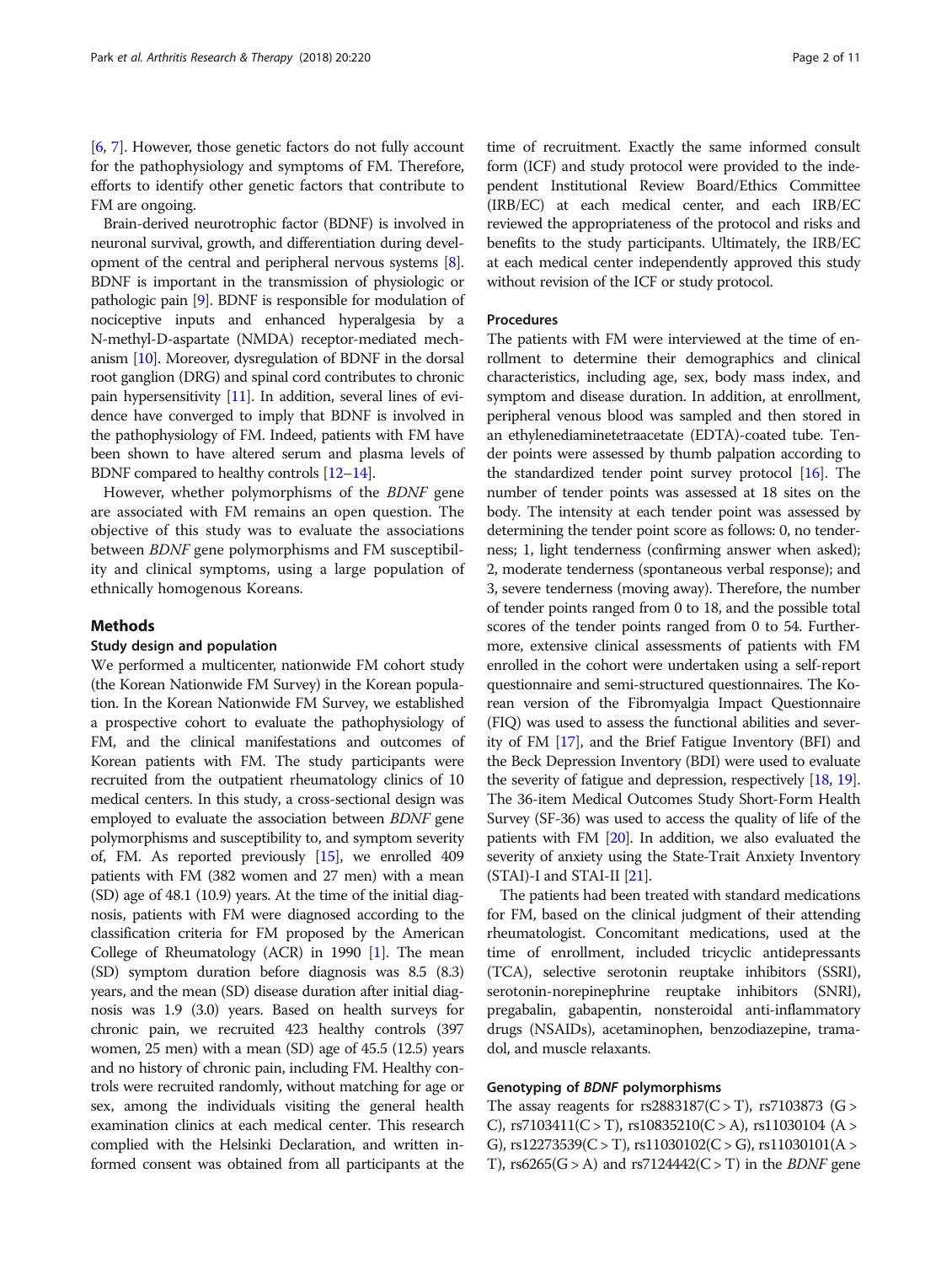were designed by Applied Biosystems (Applied Biosystems). The reagents consisted of TaqMan MGB probes (FAM and VIC dye-labeled). Each reaction (10 μL) comprised 0.125 μL of 40X reagents, 5 μL of 2X TaqMan Genotyping Master Mix (Applied Biosystems) and 2 μL of 50 ng genomic DNA. The PCR conditions were 1 cycle at 95 °C for 10 min, followed by 40 cycles at 95 °C for 15 s and 60 °C for 1 min. The PCR reactions were performed using an ABI plus instrument (Applied Biosystems). The samples were read and analyzed using ABI plus software (Applied Biosystems). The sequences of the primers used for Taq-Man probe genotyping of the BDNF gene are summarized in Table 1.

## Statistical analysis

Statistical analyses were performed using IBM SPSS statistics (SPSS version 21; IBM SPSS Inc., Chicago, IL, USA). P values <0.05 were considered to indicate statistical significance. Each BDNF gene polymorphism was tested for Hardy-Weinberg equilibrium. The genotype and haplotype frequencies of the BDNF single-nucleotide polymorphisms (SNPs) were compared between the patients with FM and controls by Fisher's exact test or Pearson's chi-squared test. The association between each BDNF genotype and haplotype and susceptibility to FM was defined by logistic regression analysis. Analysis of covariance

Table 1 Primer sequences used for TaqMan probe genotyping of BDNF

| Regions     | Primers | Primer sequence $(5' \rightarrow 3')$ |
|-------------|---------|---------------------------------------|
| rs 2883187  | Forward | GTGAGGCATCCGGCCCGGCTGGGGA             |
|             | Reverse | CGGAGCGCGGTCTCGGCAGCTCCCC             |
| rs 7103873  | Forward | AGGACCTTTTACCCCCAAATGTAGA             |
|             | Reverse | ACTAAATGAAAAACCATTCTTTAAA             |
| rs 7103411  | Forward | GGAGCGCACTGTAAAGATACTGATA             |
|             | Reverse | GAACACGAATGTGAGATCAATGTTG             |
| rs 10835210 | Forward | CTTAACTGTAAAGCACAGGAAAGTG             |
|             | Reverse | <b>TCATTACTTGTAGCTTAATGCAGGA</b>      |
| rs 11030104 | Forward | <b>ATTAAAAAGCAGATAACACTACCAC</b>      |
|             | Reverse | <b>TACTAACTGTCCTACAATTTCCTGT</b>      |
| rs 12273539 | Forward | <b>ACTCAATGCTTCATCACTTCTGCTC</b>      |
|             | Reverse | GATCAGGACAGAGTCCTTGGAGTGC             |
| rs 11030102 | Forward | <b>CTACTTCTCAGTTCTGAGGCATGGA</b>      |
|             | Reverse | <b>TTACAAAAAGACACATACATGCAAT</b>      |
| rs 11030101 | Forward | GATACTCTATTATAGCAAAGAAGAA             |
|             | Reverse | GATAATTTCATTGAGCCATCCTGTT             |
| rs 6265     | Forward | <b>TCCTCATCCAACAGCTCTTCTATCA</b>      |
|             | Reverse | GTGTTCGAAAGTGTCAGCCAATGAT             |
| rs 7124442  | Forward | AAGGAAGCTGCATAAAGTTGACATA             |
|             | Reverse | AGCAGATATTCCAAGCATTCCTTAC             |

BDNF brain-derived neurotrophic factor

(ANCOVA), adjusted for age and sex, was used to explore the differences in the clinical measurements of the patients with FM according to BDNF genotype and haplotype. Haplotype structures were constructed and their frequencies estimated by combined allele analysis using PHASE v2.1.1 software (Department of Statistics, University of Washington, Seattle, WA, USA). We carried out a permutation test for the null hypothesis that the patients with FM and the healthy controls are random draws from a common set of haplotype frequencies (number of permutations performed = 10,000).

# Results

# BDNF genotypes and alleles and their association with clinical measurements

The *BDNF* SNPs were successfully genotyped in all enrolled subjects, except for 5 controls with BDNF rs2883187, 1 patient and 16 controls with BDNF rs7103873, 2 controls with BDNF rs7103411, 1 patient and 10 controls with BDNF rs10835210, 2 patients and 3 controls with BDNF rs11030104, 1 control with BDNF rs12273539, 1 patient and 1 control with BDNF rs11030102, 1 patient and 3 controls with BDNF rs11030101, 1 patient and 4 controls with BDNF rs6265, and 2 patients and 2 controls with BDNF rs7124442. The genotype distributions of the BDNF SNPs were consistent with Hardy-Weinberg equilibrium in both the patients and controls.

Among the BDNF SNPs, the allele and genotype frequencies of BDNF SNP rs11030104 were significantly different between the patients with FM and controls. Furthermore, patients with the GG genotype of rs11030104 were found less frequently in patients with FM after adjusting for age and sex (OR 0.619; 95% confidence interval (CI)  $0.419 - 0.0913$ ;  $P = 0.016$ ). In addition, the G allele was negatively associated with the presence of FM compared to the A allele  $(OR = 0.781, 95\% \text{ CI})$ 0.641–0.950,  $P = 0.013$ ). In comparison, although the allele and genotype frequencies of the SNPs of BDNF rs12273539 were not significantly different between the patients with FM and controls, the TT genotype of rs12273539 was found more frequently in patients with FM in the age-adjusted and sex-adjusted model (OR 2.586; 95% CI 1.052–6.360;  $P = 0.038$ ) (Table [2\)](#page-3-0).

Within the FM cohort, patients with the CG genotype of BDNF rs11030102 had more severe fatigue symptoms (measured by the BFI) and anxiety symptoms (measured by the STAI-I) than did the other genotypes ( $P = 0.001$  and  $P = 0.032$ , respectively). Furthermore, both rs11030101 and rs10835210 were associated with the trait of anxiety (measured by the STAI-II) in patients with FM  $(P = 0.029)$ and  $P = 0.033$ , respectively). No associations were observed between clinical measurements and the other BDNF SNPs (Table [3\)](#page-5-0).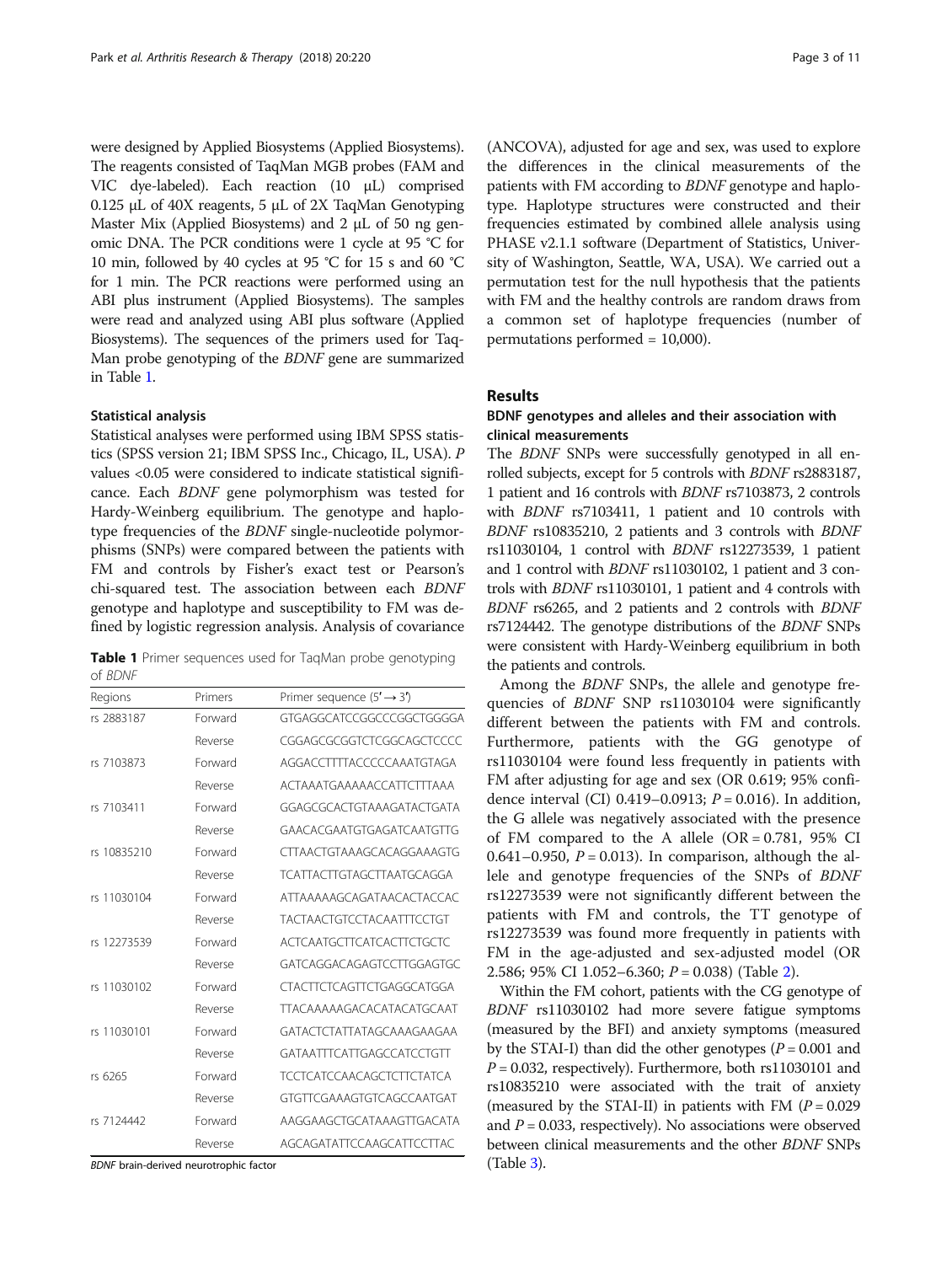<span id="page-3-0"></span>Table 2 Genotype and allele analyses of BDNF in patients with fibromyalgia and healthy controls<sup>a</sup>

| Marker     | Genotype/allele | Contol, n (%) | Fibromyalgia, n (%) | Exact $p$ value <sup>b</sup> | OR (95% CI), $p$ value <sup>c</sup>   | OR (95% CI), p value,<br>adjusted by age, sex <sup>+</sup> |
|------------|-----------------|---------------|---------------------|------------------------------|---------------------------------------|------------------------------------------------------------|
| rs2883187  | C/C             | 115(27.5)     | 100(24.4)           | 0.218                        | $\mathbf{1}$                          | 1                                                          |
|            | C/T             | 220 (52.6)    | 208 (50.9)          |                              | 1.087 (0.783-1.510), $p = 0.617$      | 1.044 (0.747-1.458), $p = 0.802$                           |
|            | T/T             | 83 (19.9)     | 101 (24.7)          |                              | 1.399 (0.943-2.078), $p = 0.096$      | 1.340 (0.897-2.002), $p = 0.152$                           |
|            | C               | 450 (53.8)    | 408 (49.9)          | 0.119                        | $\mathbf{1}$                          |                                                            |
|            | Τ               | 386 (46.2)    | 410 (50.1)          |                              | 1.172 $(0.966 - 1.421)$ , $p = 0.108$ | 1.147 (0.943–1.395), $p = 0.171$                           |
| rs7103873  | G/G             | 113 (27.8)    | 98 (24.0)           | 0.245                        | $\mathbf{1}$                          | 1                                                          |
|            | C/G             | 210 (51.6)    | 208 (51.0)          |                              | 1.142 $(0.820-1.591)$ , $p = 0.432$   | 1.110 (0.791–1.556), $p = 0.546$                           |
|            | C/C             | 84 (20.6)     | 102 (25.0)          |                              | 1.400 $(0.943 - 2.080)$ , $p = 0.095$ | 1.345 (0.899-2.010), $p = 0.149$                           |
|            | G               | 436 (53.6)    | 404 (49.5)          | 0.112                        | $\mathbf{1}$                          |                                                            |
|            | $\subset$       | 378 (46.4)    | 412 (50.5)          |                              | 1.176 (0.968–1.429), $p = 0.102$      | 1.153 (0.946-1.405), $p = 0.158$                           |
| rs7103411  | C/C             | 120 (28.5)    | 128 (31.3)          | 0.638                        | $\mathbf{1}$                          | 1                                                          |
|            | C/T             | 208 (49.4)    | 198 (48.4)          |                              | 0.892 (0.651-1.224), $p = 0.48$       | 0.884 (0.641-1.220), $p = 0.454$                           |
|            | T/T             | 93 (22.1)     | 83 (20.3)           |                              | $0.837$ (0.568-1.232), $p = 0.366$    | 0.865 $(0.584 - 1.280)$ , $p = 0.468$                      |
|            | $\subset$       | 448 (53.2)    | 454 (55.5)          | 0.374                        | $\mathbf{1}$                          |                                                            |
|            | T.              | 394 (46.8)    | 364 (44.5)          |                              | 0.912 (0.751-1.106), $p = 0.348$      | 0.925 (0.76-1.125), $p = 0.435$                            |
| rs10835210 | C/C             | 204 (49.4)    | 196 (48.0)          | 0.725                        | 1                                     | $\mathbf{1}$                                               |
|            | A/C             | 175 (42.4)    | 172 (42.2)          |                              | 1.023 (0.767-1.364), $p = 0.877$      | 0.991 (0.740-1.326), $p = 0.949$                           |
|            | A/A             | 34 (8.2)      | 40 (9.8)            |                              | 1.224 (0.745-2.014), $p = 0.425$      | 1.183 (0.714-1.957), $p = 0.514$                           |
|            | C               | 583 (70.6)    | 564 (69.1)          | 0.554                        | $\mathbf{1}$                          |                                                            |
|            | Α               | 243 (29.4)    | 252 (30.9)          |                              | 1.072 (0.868–1.324), $p = 0.518$      | 1.048 $(0.846 - 1.297)$ , $p = 0.671$                      |
| rs11030104 | A/A             | 101 (24.0)    | 126 (31.0)          | 0.031                        | $\mathbf{1}$                          | $\mathbf{1}$                                               |
|            | A/G             | 205 (48.8)    | 196 (48.2)          |                              | 0.766 (0.553–1.063), $p = 0.111$      | 0.758 (0.544–1.057), $p = 0.102$                           |
|            | G/G             | 114(27.1)     | 85 (20.9)           |                              | 0.598 (0.407-0.877), $p = 0.009$      | 0.619 (0.419–0.913), $p = 0.016$                           |
|            | Α               | 407 (48.5)    | 448 (55.0)          | 0.009                        | $\mathbf{1}$                          |                                                            |
|            | G               | 433 (51.5)    | 366 (45.0)          |                              | 0.768 (0.633-0.932), $p = 0.007$      | 0.781 (0.641-0.95), $p = 0.013$                            |
| rs12273539 | C/C             | 283 (67.1)    | 268 (65.4)          | 0.101                        |                                       |                                                            |
|            | C/T             | 132 (31.3)    | 125 (30.5)          |                              | 1 $(0.744-1.345)$ , $p = 1$           | 1.009 (0.747-1.362), $p = 0.955$                           |
|            | T/T             | 7(1.7)        | 17(4.1)             |                              | 2.564 (1.047-6.282), $p = 0.039$      | 2.586 (1.052-6.36), $p = 0.038$                            |
|            | C               | 698 (82.7)    | 661 (80.6)          | 0.299                        | $\mathbf{1}$                          |                                                            |
|            | Т               | 146 (17.3)    | 159 (19.4)          |                              | 1.150 (0.897-1.475), $p = 0.27$       | 1.161 (0.902-1.493), $p = 0.246$                           |
| rs11030102 | C/C             | 419 (99.3)    | 402 (98.5)          | 0.334                        |                                       |                                                            |
|            | C/G             | 3(0.7)        | 6(1.5)              |                              | 2.085 (0.518–8.392), $p = 0.301$      | 2.129 (0.524–8.649), $p = 0.291$                           |
|            | C               | 841 (99.6)    | 810 (99.3)          | 0.335                        | $\mathbf{1}$                          |                                                            |
|            | G               | 3(0.4)        | 6(0.7)              |                              | 2.077 (0.518–8.326), $p = 0.302$      | 2.12 (0.524–8.58), $p = 0.292$                             |
| rs11030101 | A/A             | 208 (49.5)    | 197 (48.3)          | 0.752                        | 1                                     | $\mathbf{1}$                                               |
|            | AЛ              | 178 (42.4)    | 172 (42.2)          |                              | 1.020 (0.766-1.358), $p = 0.891$      | $0.985(0.737-1.317), p = 0.92$                             |
|            | Т/Т             | 34(8.1)       | 39 (9.6)            |                              | 1.211 (0.735–1.996), $p = 0.452$      | 1.152 (0.694–1.912), $p = 0.583$                           |
|            | A               | 594 (70.7)    | 566 (69.4)          | 0.585                        | $\mathbf{1}$                          |                                                            |
|            | T.              | 246 (29.3)    | 250 (30.6)          |                              | 1.067 (0.864–1.316), $p = 0.548$      | 1.036 (0.837-1.283), $p = 0.743$                           |
| rs6265     | G/G             | 96 (22.9)     | 87(21.3)            | 0.770                        | $\mathbf{1}$                          | 1                                                          |
|            | A/G             | 204 (48.7)    | 197 (48.3)          |                              | 1.066 (0.751-1.512), $p = 0.722$      | 1.017 (0.712-1.451), $p = 0.928$                           |
|            | A/A             | 119 (28.4)    | 124 (30.4)          |                              | 1.150 (0.783-1.688), $p = 0.476$      | 1.110 (0.752–1.638), $p = 0.599$                           |
|            | G               | 396 (47.3)    | 371 (45.5)          | 0.496                        | $\mathbf{1}$                          |                                                            |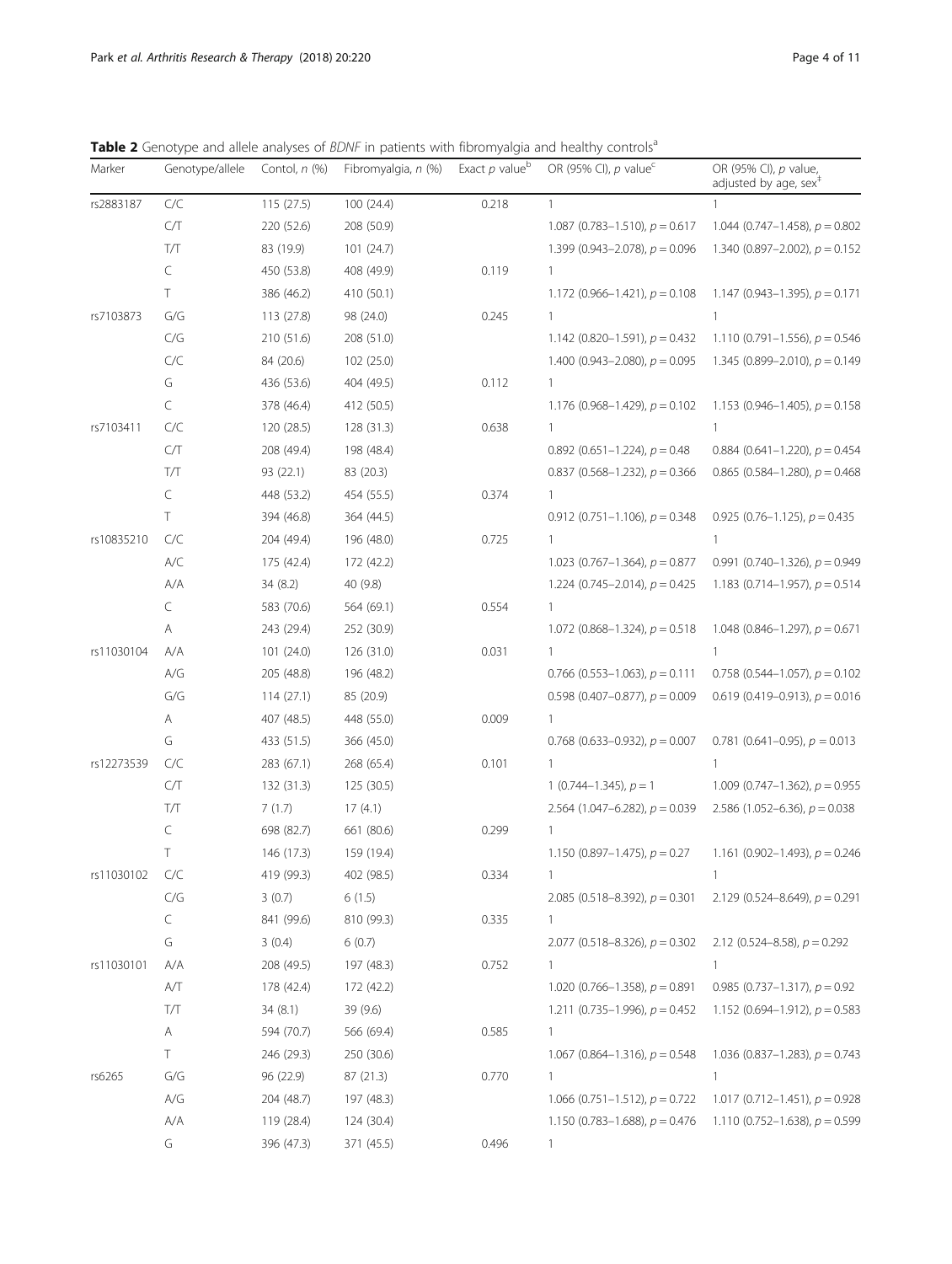Table 2 Genotype and allele analyses of BDNF in patients with fibromyalgia and healthy controls<sup>a</sup> (Continued)

| Marker    | Genotype/allele | Contol, $n$ $%$ | Fibromyalgia, n (%) | Exact p value <sup>b</sup> | OR (95% CI), p value <sup>c</sup> | OR (95% CI), p value,<br>adjusted by age, sex <sup>+</sup> |
|-----------|-----------------|-----------------|---------------------|----------------------------|-----------------------------------|------------------------------------------------------------|
|           | Α               | 442 (52.7)      | 445 (54.5)          |                            | 1.075 (0.886-1.304), $p = 0.466$  | 1.058 (0.869-1.287), $p = 0.575$                           |
| rs7124442 | C/C             | 2(0.5)          | 0(0)                | 0.574                      |                                   |                                                            |
|           | CЛ              | 51(12.1)        | 47 (11.5)           |                            | 718,117.521 (0-lnf), $p = 0.972$  | 683,123.831 (0-lnf), $p = 0.972$                           |
|           | Т/Т             | 368 (87.4)      | 360 (88.5)          |                            | 762,294.038 (0-lnf), $p = 0.971$  | 682,163.974 (0-lnf), $p = 0.972$                           |
|           |                 | 55(6.5)         | 47(5.8)             | 0.590                      |                                   |                                                            |
|           |                 | 787 (93.5)      | 767 (94.2)          |                            | 1.140 (0.763-1.705), $p = 0.521$  | 1.078 (0.716-1.623), $p = 0.72$                            |

BDNF brain-derived neurotrophic factor

<sup>a</sup>Missing data were excluded from the analyses: BDNF rs2883187 (5 controls), BDNF rs7103873 (1 patient and 16 controls), BDNF rs7103411 (2 controls), BDNF rs10835210 (1 patient and 10 controls), BDNF rs11030104 (2 patients and 3 controls), BDNF rs12273539 (1 control), BDNF rs11030102 (1 patient and 1 control), BDNF rs11030101 (1 patient and 3 controls), BDNF rs6265 (4 controls and 1 patient), and BDNF rs7124442 (2 patients and 2 controls)

<sup>b</sup>Value was determined by Fisher's exact test or  $\chi^2$  test

Logistic regression analyses were used to calculate the OR (95% CI; confidence interval)

# Haplotype frequencies and clinical measurements

Among the 39 haplotype structures included in the haplotype analysis of BDNF SNPs, seven frequent haplotypes (TGACCGCTGC, TATCCAACCT, TGACCACTGC, TAACTACCCT, TATCCGACCT, TAACTGCCCT, and CAACCACCGC) had a frequency of  $> 1\%$  in the patients and controls. Although not shown in Table [4,](#page-7-0) the total frequency of the other haplotype structures was 30 (3.8%) for patients and 46 (6%) for controls. These haplotypes showed significantly different distributions between the patients with FM and the controls  $(P = 0.0001;$  Table [4\)](#page-7-0).

Among the frequent haplotypes, the TGACCACTGC haplotype was found less frequently in the patients with FM after adjusting for age and sex (OR 0.004, 95% CI 0.0–0.026,  $P < 0.001$ ; Table [5](#page-7-0)). Interestingly, the TATC CGACCT and TAACTGCCCT haplotypes were not detected in patients with FM (Table [5\)](#page-7-0) (both  $P > 0.05$ ). In the clinical measures, only anxiety, assessed using the STAI-II score, was significantly different among the patients according to BDNF haplotype (Table [6](#page-8-0)).

# Discussion

To our knowledge, we were the first to investigate the association between BDNF SNPs and FM. We found that the allele and genotype frequencies of BDNF rs11030104 were significantly different between the patients with FM and the controls. In comparison, although the allele and genotype frequencies of BDNF rs12273539 were not significantly different between the patients with FM and the controls, the TT genotype of BDNF rs12273539 was associated with susceptibility to FM. In addition to the individual SNPs, certain BDNF haplotypes may be protective against FM or contribute to its symptoms. Therefore, our data imply that BDNF gene polymorphisms contribute to the development and symptom severity of FM in the Korean population.

Neurotrophic factors are a family of closely related proteins involved in neuronal survival, growth, and differentiation during development of the nervous system

[[9\]](#page-9-0). Neurotrophins comprise four structurally related factors: BDNF, nerve growth factor (NGF), neurotrophin 3 (NT-3), and neurotrophin 4/5 (NT-4/5). Neurotrophins play important roles in the transmission of physiologic and pathologic pain [[22](#page-10-0)]. In particular, BDNF plays key roles in chronic pain conditions. BDNF is synthesized in the DRG, and is transported to the central terminals of the primary afferents in the spinal dorsal horn, where it is involved in the modulation of painful stimuli [\[9](#page-9-0)]. BDNF contributes to central sensitization by modulating nociceptive inputs and enhancing hyperalgesia through NMDA-receptor-mediated responses [[23](#page-10-0)]. For these reasons, researchers have been interested in the role of BDNF in chronic pain disorders, including FM [\[24](#page-10-0)]. In addition, BDNF plays a role in depressive disorder, which is frequently comorbid with FM; indeed, the serum level of BDNF is altered in patients with depression [\[25,](#page-10-0) [26](#page-10-0)]. Moreover, it can be normalized by antidepressants such as milnacipran  $[26]$  $[26]$ , which are frequently used in the treatment of FM.

Several clinical studies have evaluated the role of BDNF in the pathogenesis of FM. Patients with FM have increased levels of BDNF in blood [\[12,](#page-10-0) [14\]](#page-10-0) and cerebrospinal fluid [\[27\]](#page-10-0) compared to healthy controls, implying that BDNF is involved in the pathophysiology of FM. In particular, Zanette et al. reported that serum BDNF levels are inversely associated with the pressure-pain threshold in patients with FM [\[13](#page-10-0)]. Furthermore, increased serum BDNF mediates the disinhibition of motor cortex excitability and the function of the descending inhibitory pain modulation system in patients with FM [\[28\]](#page-10-0). In fact, recent studies have shown that disruptions in default mode network (DMN) connectivity may be associated with impaired pain modulation, leading to the chronic pain seen in FM [[29](#page-10-0), [30](#page-10-0)]. Furthermore, certain BDNF polymorphisms have an effect on specific aspects of brain function such as DMN connectivity, which is currently considered to be central in the pathogenesis of FM [[31](#page-10-0)]. These findings could be a potential explanation that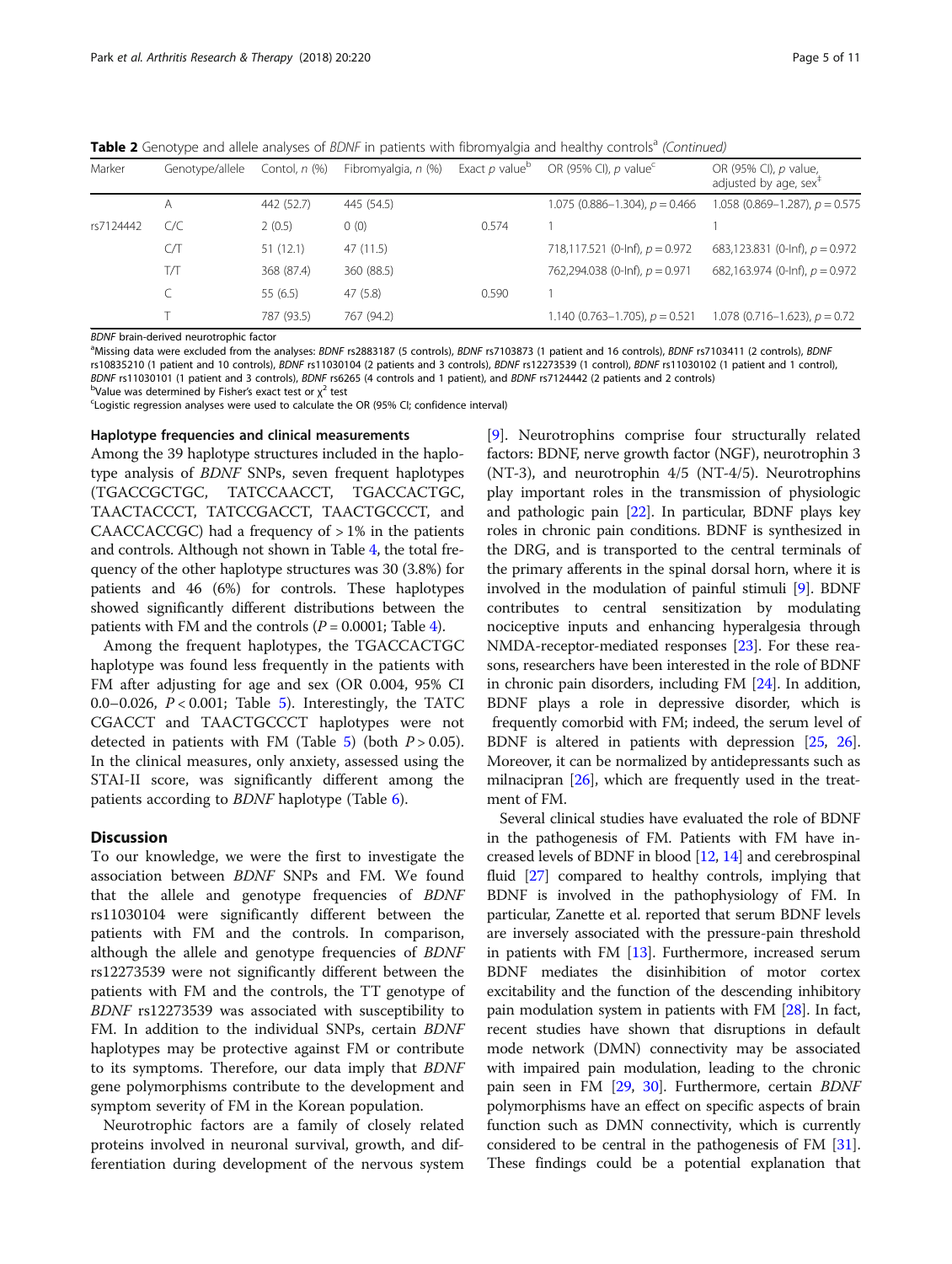<span id="page-5-0"></span>

|                           |                              |                          | Table 3 Least-squares means (95% CI) of responses in |                              | patients with fibromyalgia, according to |                     | genotype            |                     |                     |                     |                            |
|---------------------------|------------------------------|--------------------------|------------------------------------------------------|------------------------------|------------------------------------------|---------------------|---------------------|---------------------|---------------------|---------------------|----------------------------|
| Position                  | Genotype                     |                          | Number <sup>a</sup> Tender point number Tender p     | oint count                   | $\frac{1}{2}$                            | 뚦                   | g                   | Š                   | 6                   | STAH-I              | <b>STAI-II</b>             |
| rs2883187                 | S                            | 100                      | $13.38(12.21 - 14.56)$                               | $2 - 29.14$<br>25.17 (21     | 58.56 (53.23-63.9)                       | 7.25 (5.28-9.22)    | 38.02 (35.88-40.16) | 31.25 (27.83-34.67) | 18.09 (15.05-21.12) | 51.56 (48.06-55.06) | 51.97 (48.73-55.21)        |
|                           | 5                            | 208                      | 13.80 (12.83-14.77)                                  | 25.70 (22.43-28.96)          | 610 (56.69-65.32)                        | 6.27 (4.66-7.89)    | 37.29 (35.56-39.03) | 32.62 (29.85-35.39) | 18.57 (16.11-21.02) | 49.73 (46.9-52.56)  | 50.2 (47.59-52.81)         |
|                           | $\overline{\mathcal{L}}$     | $\Xi$                    | 13.77 (12.54-15.0)                                   | $.68 - 30.03$<br>25.85 (21.  | 58.21 (52.66-63.77)                      | 7.16 (5.11-9.22)    | 38.17 (35.94-40.41) | 34.26 (30.69-37.83) | 16.89 (13.7-20.08)  | 49.49 (45.82-53.15) | 48.29 (44.9-51.68)         |
| $\rho$ value <sup>†</sup> |                              |                          | 0.739                                                | 0.947                        | 0.449                                    | 0.466               | 0.625               | 0.299               | 0.54                | 0.478               | 0.138                      |
| rs7103873                 | SG                           | 88                       | 13.37 (12.18-14.55)                                  | $(10.62 - 10)$<br>25.01 (21. | 57.96 (52.56-63.35)                      | 7.34 (5.35-9.32)    | 37.96 (35.8-40.12)  | 31.39 (27.93-34.85) | 17.78 (14.71-20.85) | 51.52 (47.98-55.06) | 51.9 (48.63-55.18)         |
|                           | SC                           | 208                      | 13.84 (12.88-14.81)                                  | 25.97 (22.73-29.21)          | 60.89 (56.60-65.19)                      | 6.25 (4.65-7.85)    | 37.34 (35.62-39.07) | 32.83 (30.07-35.6)  | 18.45 (16.01-20.9)  | 49.51 (46.7-52.32)  | 50.08 (47.48-52.68)        |
|                           | S                            | 102                      | 13.66 (12.42-14.9)                                   | $(64-29.49)$<br>25.28 (21.   | $(53.43 - 64.64)$<br>59.04               | 7.26 (5.19-9.33)    | 38.07 (35.82-40.32) | 33.52 (29.92-37.13) | 17.4 (14.18-20.62)  | 50.33 (46.64-54.02) | 48.72 (45.31-52.13)        |
| $\rho$ value <sup>b</sup> |                              |                          | 0.69                                                 | 0.857                        | 0.479                                    | 0.389               | 0.721               | 0.523               | 0.755               | 0.484               | 0.224                      |
| rs7103411                 | S                            | 128                      | 13.79 (12.68-14.9)                                   | $.21 - 29.72$<br>25.97 (22   | 60.26 (55.22-65.3)                       | 6.97 (5.11-8.83)    | 37.76 (35.73-39.79) | 32.88 (29.64-36.12) | 18.25 (15.37-21.14) | 50.48 (47.17-53.8)  | 49.28 (46.21-52.35)        |
|                           | 5                            | 198                      | 13.74 (12.74-14.74)                                  | 25.65 (22.27-29.02)          | 60.54 (56.09-64.99)                      | 6.07 (4.41-7.73)    | 37.5 (35.71-39.29)  | 33.0 (30.14-35.87)  | 18.32 (15.78-20.85) | 49.55 (46.62-52.47) | 50.44 (47.74-53.15)        |
|                           | $\overline{\mathbb{F}}$      | 83                       | 13.46 (12.23-14.68)                                  | 25.0 (20.87-29.14)           | $(52.24 - 63.38)$<br>57.81               | 7.64 (5.59-9.68)    | 37.79 (35.55-40.02) | 31.41 (27.84-34.98) | 17.5 (14.33-20.67)  | 50.89 (47.22-54.55) | 51.09 (47.69-54.48)        |
| $\rho$ value $^{\rm d}$   |                              |                          | 0.859                                                | 0.907                        | 0.582                                    | 0.249               | 0.947               | 0.635               | 0.86                | 0.705               | 0.578                      |
| rs10835210                | S                            | 196                      | 13.49 (12.50-14.47)                                  | $.37 - 28.97$<br>25.67 (22.  | 59.70 (55.30-64.10)                      | 6.91 (5.27-8.55)    | 37.78 (36.02-39.55) | 31.77 (28.96-34.58) | 18.87 (16.37-21.36) | 51.04 (48.18-53.9)  | 51.77 (49.13-54.41)        |
|                           | S                            | 172                      | 13.87 (12.84-14.91)                                  | 25.51 (22.04-28.99)          | $(55.46 - 64.85)$<br>60.15               | 6.66 (4.93-8.4)     | 37.3 (35.41-39.18)  | 33.19 (30.18-36.2)  | 17.17 (14.5-19.83)  | 48.42 (45.35-51.48) | 48.63 (45.81-51.45)        |
|                           | $\stackrel{\triangle}{\sim}$ | $\ominus$                | 13.96 (12.18-15.74)                                  | $.87 - 30.83$<br>24.85 (18   | 59.67 (51.64-67.7)                       | 5.46 (2.52-8.4)     | 38.45 (35.22-41.67) | 35.31 (30.17-40.45) | 17.78 (13.17-22.4)  | 51.79 (46.49-57.08) | 47.51 (42.62-52.4)         |
| $\rho$ value $^{\rm d}$   |                              |                          | 0.675                                                | 0.962                        | 0.977                                    | 0.609               | 0.728               | 0.301               | 0.384               | 0.138               | 0.029                      |
| rs11030104                | $\mathbb{A}\mathbb{A}$       | 126                      | 13.80 (12.68-14.92)                                  | $.22 - 29.75$<br>25.99 (22   | 60.27 (55.2-65.35)                       | 7.0 (5.13-8.87)     | 37.82 (35.77-39.86) | 32.86 (29.6-36.12)  | 18.33 (15.43-21.23) | 50.46 (47.13-53.79) | 49.29 (46.2-52.37)         |
|                           | <b>A/G</b>                   | 196                      | 13.79 (12.79-14.8)                                   | $2.3 - 29.03$<br>25.67 (22)  | 60.66 (56.19-65.13)                      | 6.09 (4.42-7.76)    | 37.4 (35.60-39.20)  | 32.9 (30.02-35.77)  | 18.41 (15.87-20.95) | 49.69 (46.76-52.61) | 50.53 (47.82-53.24)        |
|                           | $\frac{C}{G}$                | 85                       | 13.31 (12.08-14.53)                                  | $.64 - 28.86$<br>24.75 (20.  | $(51.98 - 63.12)$<br>57.55               | 7.58 (5.53-9.62)    | 37.86 (35.63-40.1)  | 31.6 (28.03-35.16)  | 17.31 (14.15-20.47) | 50.63 (46.99-54.28) | 50.88 (47.49-54.27)        |
| $\rho$ value $^{\rm d}$   |                              |                          | 0.677                                                | 0.845                        | 0.498                                    | 0.274               | 0.871               | 0.731               | 0.757               | 0.821               | 0.616                      |
| rs12273539                | S                            | 268                      | 13.63 (12.7-14.55)                                   | 25.24 (22.11-28.37)          | 59.03 (54.81-63.25)                      | 6.51 (4.95-8.07)    | 37.67 (35.98-39.37) | 33.14 (30.42-35.86) | 17.45 (15.05-19.85) | 49.9 (47.14-52.66)  | 49.52 (46.96-52.09)        |
|                           | 5                            | 125                      | (4.13 (13.01-15.24)                                  | 27.04 (23.26-30.81)          | 62.11 (57.15-67.08)                      | $6.75(4.89 - 8.61)$ | 37.48 (35.48-39.47) | 31.56 (28.36-34.76) | 19.34 (16.5-22.18)  | 50.66 (47.4-53.92)  | 51.73 (48.7-54.75)         |
|                           | $\overline{\mathbb{F}}$      | $\overline{\phantom{0}}$ | $11.90(9.7 - 14.1)$                                  | $-52 - 29.41$<br>21.96 (14.  | 57.64 (47.31-67.96)                      | 8.92 (5.15-12.69)   | 38.13 (33.98-42.27) | 31.82 (25.17-38.48) | 20.22 (14.35-26.09) | 49.54 (42.8-56.29)  | 50.87 (44.61-57.14)        |
| $\rho$ value $^{\rm d}$   |                              |                          | 0.131                                                | 0.319                        | 0.349                                    | 0.432               | 0.945               | 0.533               | 0.26                | 0.862               | 0.271                      |
| rs11030102                | S                            | 402                      | 13.67 (12.8-14.55)                                   | $.61 - 28.53$<br>25.57 (22)  | 59.83 (55.89-63.77)                      | 6.62 (5.17-8.07)    | 37.66 (36.07-39.25) | 32.67 (30.14-35.21) | 18.06 (15.83-20.29) | 50.02 (47.45-52.59) | 50.16 (47.78-52.55)        |
|                           | S                            | $\circ$                  | 17.58 (13.01-22.15)                                  | 36.13 (20.73-51.54)          | 72.91 (51.53-94.29)                      | 19.07 (11.35-26.79) | 35.01 (26.4-43.63)  | 23.8 (10.04-37.56)  | 29.58 (17.47-41.69) | 65.06 (51.13-78.99) | 62.56 (49.62-75.51)        |
| $\rho$ value $^{\rm d}$   |                              |                          | 0.089                                                | 0.172                        | 0.224                                    | 0.001               | 0.542               | $\Omega$            | 0.059               | 0.032               | 0.057                      |
| rs11030101                | $\forall$                    | 197                      | 13.49 (12.51-14.47)                                  | $.38 - 29.01$<br>25.69 (22.  | 59.82 (55.43-64.22)                      | 6.91 (5.27-8.55)    | 37.79 (36.02-39.55) | 31.73 (28.92-34.54) | 18.94 (16.45-21.43) | 51.01 (48.15-53.87) | 51.77 (49.13-54.42)        |
|                           | $\lesssim$                   | 172                      | 13.84 (12.81-14.87)                                  | $.9 - 28.87$<br>25.38 (21.   | $-64.95$<br>$(55.57 -$<br>60.26          | 6.69 (4.95-8.43)    | 37.34 (35.45-39.22) | 33.14 (30.14-36.15) | 17.1 (14.43-19.76)  | 48.41 (45.34-51.48) | 48.57 (45.75-51.4)         |
|                           | $\overline{\triangleright}$  | 39                       | 14.23 (12.45-16.01)                                  | $36 - 32.37$<br>26.37 (20.   | 58.75 (50.73-66.77)                      | 5.33 (2.39-8.27)    | 38.16 (34.93-41.39) | 35.94 (30.8-41.08)  | 17.66 (13.12-22.21) | 52.15 (46.94-57.37) | $(43.25 - 52.89)$<br>48.07 |
| $\rho$ value $^{\rm d}$   |                              |                          | 0.605                                                | 0.943                        | 0.929                                    | 0.555               | 0.816               | 0.212               | 0.325               | 0.126               | 0.033                      |
| rs6265                    | SG                           | $\rm 87$                 | 13.29 (12.07-14.51)                                  | $.55 - 28.78$<br>24.66 (20   | 57.67 (52.14-63.21)                      | 7.55 (5.52-9.59)    | 37.83 (35.61-40.06) | 31.56 (28.01-35.11) | 17.44 (14.29-20.59) | 50.62 (46.97-54.26) | 50.94 (47.56-54.32)        |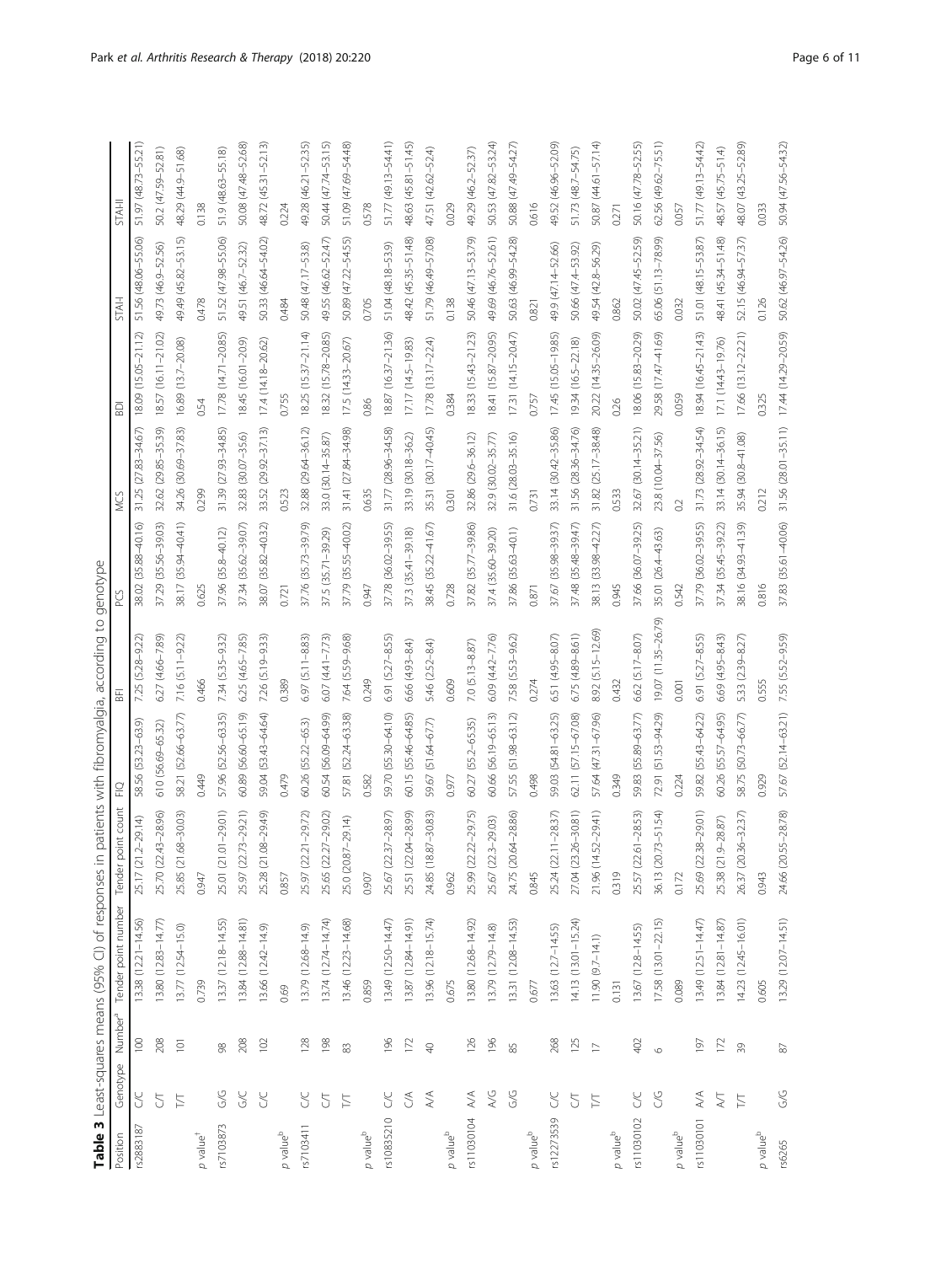|                      |   |     | Table 3 Least-squares means (95% CI) of responses in patients with fibromyalgia, according to genotype (Continued)                                                                                                                                                                                                                                                                                                                                                                                                            |                     |                                                          |       |       |                                                                                                     |       |                                        |              |
|----------------------|---|-----|-------------------------------------------------------------------------------------------------------------------------------------------------------------------------------------------------------------------------------------------------------------------------------------------------------------------------------------------------------------------------------------------------------------------------------------------------------------------------------------------------------------------------------|---------------------|----------------------------------------------------------|-------|-------|-----------------------------------------------------------------------------------------------------|-------|----------------------------------------|--------------|
|                      |   |     | Position Genotype Number <sup>a</sup> Tender point number Tender point count FIQ                                                                                                                                                                                                                                                                                                                                                                                                                                              |                     |                                                          |       |       |                                                                                                     |       | STAH                                   | <b>STAHI</b> |
|                      |   | 197 | $(13.77)(12.77 - 14.77)$ $25.62(22.26 - 28.99)$ $60.72(56.27 - 65.18)$ $6.11(4.44 - 7.77)$                                                                                                                                                                                                                                                                                                                                                                                                                                    |                     |                                                          |       |       | 37.45 (35.65-39.24) 32.92 (30.05-35.79) 18.27 (15.74-20.81) 49.6 (46.67-52.52) 50.43 (47.71-53.14)  |       |                                        |              |
|                      |   | 124 | 13.88 (12.76-15)                                                                                                                                                                                                                                                                                                                                                                                                                                                                                                              |                     | 26.34 (22.56-30.13) 60.17 (55.09-65.24) 6.98 (5.11-8.86) |       |       | 37.83 (35.79-39.88) 32.91 (29.64-36.18) 18.37 (15.47-21.28) 50.58 (47.24-53.91) 49.37 (46.28-52.46) |       |                                        |              |
| p value <sup>o</sup> |   |     | 0.634                                                                                                                                                                                                                                                                                                                                                                                                                                                                                                                         | 0.746               | 0.513                                                    | 0.293 | 0.898 | 0.702                                                                                               | 0.829 | 0.766                                  | 0.657        |
| rs7124442            | 5 |     | 13.57 (12.12-15.03)                                                                                                                                                                                                                                                                                                                                                                                                                                                                                                           | 26.18 (21.3-31.07)  | 62.15 (55.49-68.81) 5.60 (3.16-8.05)                     |       |       | 37.37 (34.69-40.05) 30.74 (26.46-35.03) 19.98 (16.2-23.76)                                          |       | 50.67 (46.27-55.07) 51.35 (47.3-55.39) |              |
|                      |   | 360 | $13.72(12.81 - 14.62)$                                                                                                                                                                                                                                                                                                                                                                                                                                                                                                        | 25.53 (22.48-28.57) | 59.53 (55.49-63.57) 6.88 (5.37-8.39)                     |       |       | 37.69 (36.06-39.32) 32.94 (30.34-35.54) 17.81 (15.51-20.1)                                          |       | 50.01 (47.36-52.66) 50.04 (47.58-52.5) |              |
| p value <sup>b</sup> |   |     | 0.836                                                                                                                                                                                                                                                                                                                                                                                                                                                                                                                         | 0.777               | 0.411                                                    | 0.274 | 0.804 | 0.285                                                                                               | 0.23  | 0.755                                  | 0.501        |
|                      |   |     | Abbreviations: CI confidence interval, FIQ Fibromyalgia Impact Questionnaire, BFI Brief Fatigue Inventory, PCS Physical Component Summary, MCS Mental Component Summary, BDI Beck Depression Inventory, STAI-I<br>download contract the contract of the contract of the contract of the contract of the contract of the contract of the contract of the contract of the contract of the contract of the contract of the contract of the contract<br>State-Trait Anxiety Inventory-I, STAI-II State-Trait Anxiety Inventory-II |                     |                                                          |       |       |                                                                                                     |       |                                        |              |

ግMising data were excluded from the analyses: *BDWF rs2883187* is controls), *BDWF rs103801* (12 controls), *BDWF rs10883210 (1 patient and 10 controls), BDWF rs11030104*<br>(2 patients and 3 controls), *BDWF rs1273539* (1 c (2 patients and 3 controls), BDNF rs12273539 (1 control), BDNF rs11030102 (1 patient and 1 control), BDNF rs11030101 (1 patient and 3 controls), BDNF rs6265 (4 controls and 1 patient), and BDNF rs7124442 (2 patients Missing data were excluded from the analyses: BDNF rs2883187 (5 controls), BDNF rs7103411 (2 controls), BDNF rs10835210 (1 patient and 10 controls), BDNF rs1030104 and 2 controls)

bp values derived by analysis of covariance adjusted for age and sex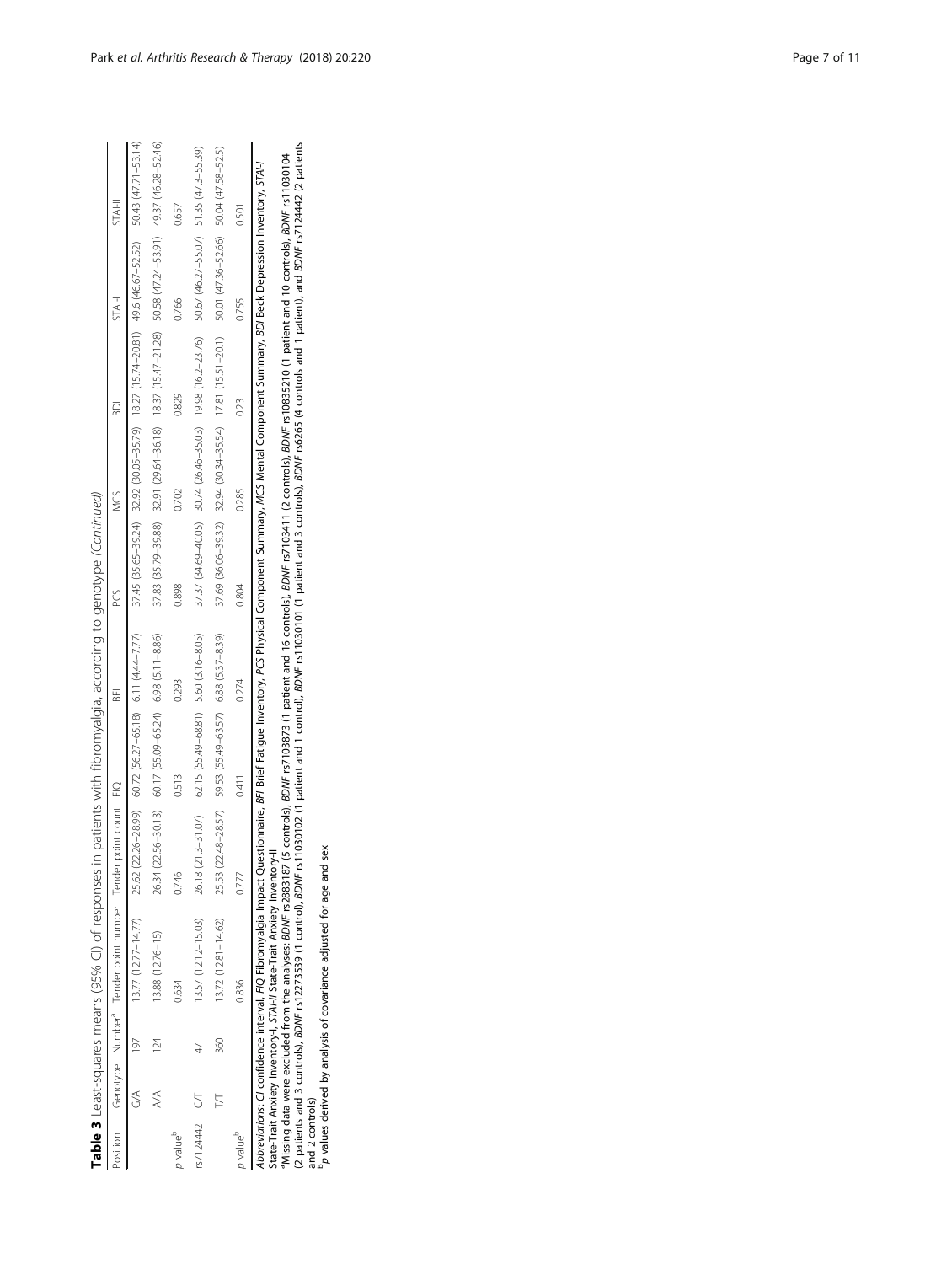<span id="page-7-0"></span>Table 4 Estimates of haplotype frequencies in patients with fibromyalgia ( $n = 393$ ) and healthy controls ( $n = 388$ )<sup>a</sup>

| Combined alleles <sup>a</sup> All subjects Controls |               |                                                  | Fibromyalgia $p$ value <sup>b</sup> |        |
|-----------------------------------------------------|---------------|--------------------------------------------------|-------------------------------------|--------|
| <b>TGACCGCTGC</b>                                   |               | $29.6 + 0.75$ $20.22 + 0.9$                      | $38.87 \pm 0.88$                    | 0.0001 |
| TATCCAACCT                                          |               | $20.16 + 0.44$ 12.94 + 0.57 27.29 + 0.52         |                                     |        |
| <b>TGACCACTGC</b>                                   | $14.8 + 0.75$ | $25.26 + 0.89$ 4.47 + 0.88                       |                                     |        |
| $TAACTACCCT$ 11.97 + 0.42 6.99 + 0.5 16.89 + 0.53   |               |                                                  |                                     |        |
| <b>TATCCGACCT</b>                                   |               | $8.94 \pm 0.45$ 15.76 $\pm$ 0.59 2.21 $\pm$ 0.52 |                                     |        |
| <b>TAACTGCCCT</b>                                   |               | $5.74 \pm 0.42$ $9.8 \pm 0.5$ $1.72 \pm 0.53$    |                                     |        |
| CAACCACCGC                                          |               | $3.20 + 0.17$ $2.06 + 0.22$ $4.33 + 0.24$        |                                     |        |

a Data are percentages ± SE

<sup>a</sup>Missing data were excluded ( $n = 51$ ). Among 39 haplotype structures, 7 haplotypes with frequency of at least 1% in both the patients and controls are presented

 $^{\text{b}}$ p values for permutation test of the null hypothesis that cases and controls are random draws from a common set of haplotype frequencies (number of permutations = 10,000)

supports the existence of a mechanistic link between BDNF polymorphisms and FM. However, although multiple lines of evidence imply a role for BDNF in the pathogenesis of FM, BDNF polymorphisms in these patients have not been investigated extensively.

In this study, we found that certain BDNF SNPs are associated with susceptibility to FM. The GG genotype and the G allele of BDNF rs11030104 exert a protective effect against FM. In contrast, although the allele and genotype frequencies of BDNF rs12273539 did not differ between the patients with FM and controls, the TT genotype of BDNF rs12273539 was associated with susceptibility to FM. To date, only one study has evaluated associations between BDNF gene polymorphisms and FM. Xiao et al. [[32](#page-10-0)] evaluated whether the *BDNF* Val66Met polymorphism was associated with FM; their results implied that the BDNF Val66 Met SNP is associated with a subgroup of patients with FM with high-sensitivity C-reactive protein and high body mass index. Nevertheless, the relative distribution of the BDNF Val66Met SNP did not differ between the patients with FM and healthy controls. Similarly, in our study, BDNF Val66Val Met was not associated with susceptibility to FM. However, our data demonstrate that other BDNF SNPs, such as rs11030104 and rs12273539, were associated with the risk of FM in a Korean population.

Furthermore, our data imply that certain BDNF haplotypes exert a protective effect against FM. A haplotype refers to a particular set of closely linked alleles that are inherited as a unit, and haplotype analysis can reveal the pattern of genetic variation associated with certain diseases [[33](#page-10-0)]. Several haplotypes of certain genes are reportedly significantly associated with FM. Diatchenko et al. [\[34](#page-10-0)] reported that the ACCG haplotype, which consists of four SNPs (rs6269, rs4633, rs4818, and rs4680) of the catechol-O-methyltransferase (COMT) gene, is associated with both FM susceptibility and symptom severity [\[35,](#page-10-0) [36](#page-10-0)]. Similarly, we also suggested that a particular haplotype of TRPV2 may be associated with susceptibility to FM [[37](#page-10-0)]. In the current study, our findings imply that BDNF haplotypes may be involved in the pathophysiology of FM.

Notably, we failed to uncover a direct association between BDNF gene polymorphisms and pain-related symptom scales such as the tender point number and count. However, those polymorphisms were related to certain psychological symptoms in patients with FM. In particular, certain BDNF SNPs and haplotypes were associated with anxiety symptoms. Since patients with FM have a significantly higher prevalence of anxiety disorders (13–63.8%) [[38](#page-10-0)], our findings imply that *BDNF* gene polymorphisms may indirectly affect FM through their effect on anxiety. However, diverse factors affect the development of FM, including psychological symptoms such as anxiety, so our results should be interpreted carefully.

This study had several limitations. First, it was of a case-control design. Because the purpose of this study was to evaluate the role of BDNF SNPs associated with susceptibility to FM, we adopted a target-gene-based approach. Therefore, like the majority of SNP studies, we selected candidate SNPs for a case-control analysis of their association with FM. Second, the multiple tests

**Table 5** Combined allele frequencies and odds ratios in patients with fibromyalgia and healthy controls<sup>a</sup>

| Combined alleles  | Controls, n (%) | Fibromyalgia, n (%) | Crude OR (95% CI)   | $p$ value <sup>b</sup> | Age and sex adjusted OR (95% CI) | $p$ value <sup>b</sup> |
|-------------------|-----------------|---------------------|---------------------|------------------------|----------------------------------|------------------------|
| <b>TGACCGCTGC</b> | 193 (26.6)      | 340 (45)            | 1.0 (reference)     |                        | 1.0 (reference)                  |                        |
| <b>TATCCAACCT</b> | 119 (16.4)      | 232 (30.7)          | 1.107 (0.834-1.469) | 0.483                  | $1.106(0.833 - 1.47)$            | 0.487                  |
| <b>TGACCACTGC</b> | 160(22)         | 1(0.1)              | $0.004(0 - 0.026)$  | < 0.001                | $0.004(0.0 - 0.026)$             | < 0.001                |
| <b>TAACTACCCT</b> | 66 (9.1)        | 146 (19.3)          | 1.256 (0.894-1.765) | 0.19                   | 1.248 (0.887-1.756)              | 0.204                  |
| <b>TATCCGACCT</b> | 103 (14.2)      | (0)                 | $0$ (0-lnf)         | 0.963                  | $0 (0 - lnf)$                    | 0.963                  |
| <b>TAACTGCCCT</b> | 65(9)           | (0)                 | $0(0-ln)$           | 0.971                  | $0(0-ln)$                        | 0.97                   |
| CAACCACCGC        | 20(2.8)         | 37(4.9)             | 1.05 (0.593-1.861)  | 0.867                  | 1.088 (0.612-1.934)              | 0.774                  |

Abbreviations: OR odds ratio, CI confidence interval

<sup>a</sup>Missing data were excluded (n = 51). Among 39 haplotype structures, 7 haplotypes with a frequency of at least 1% in both the patients and controls are presented; the total frequency of the other haplotype structures was 46 (6%) for controls and 30 (3.8%) for patients. Logistic regression models were used to calculate ORs

<sup>b</sup>Computed for the estimated coefficient of each haplotype in the logistic regression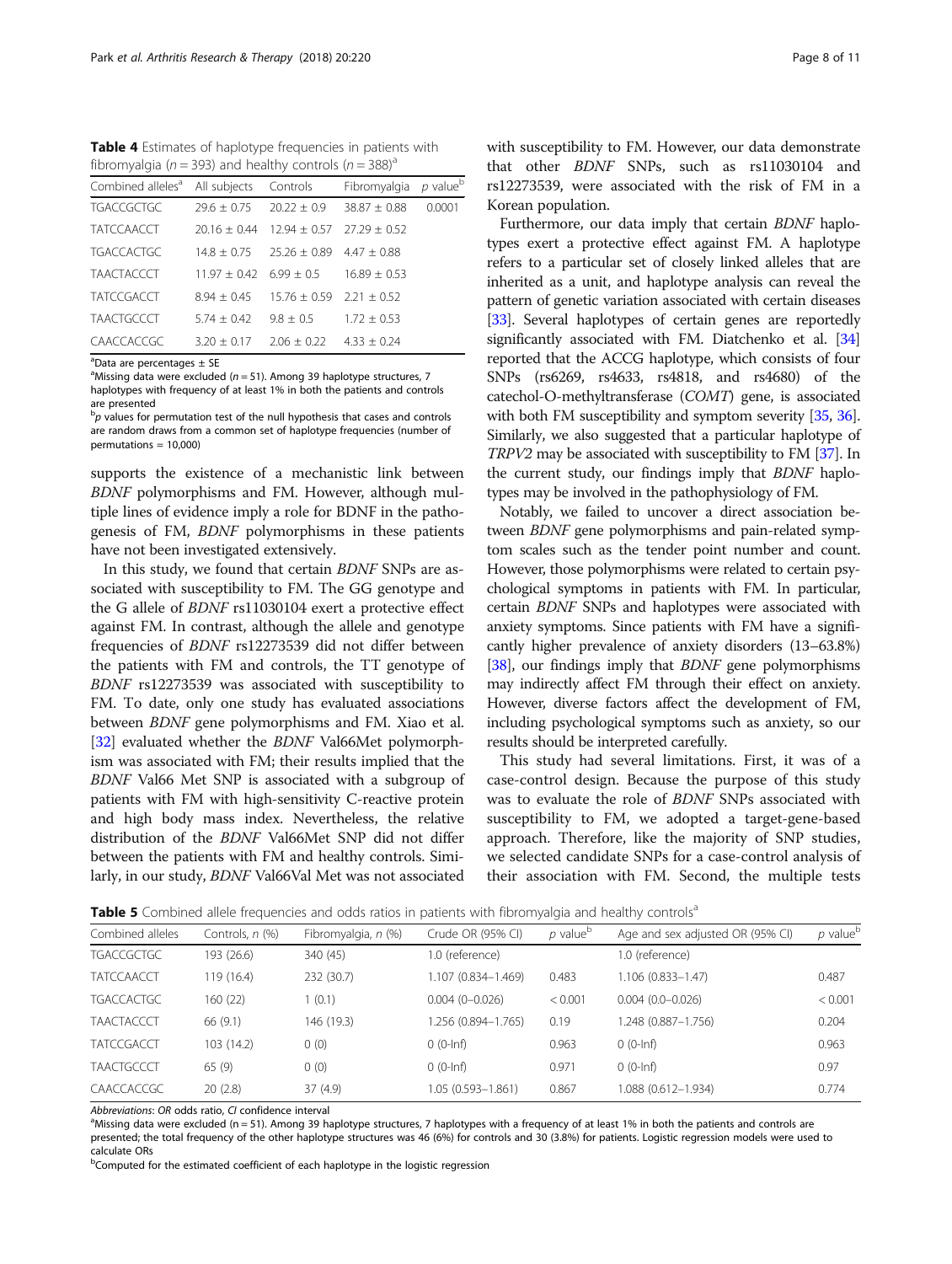<span id="page-8-0"></span>

|                      |     | אורי האינטריק אינטריק אינטריק אינטריק אינטריק אינטריק אינטריק אינטריק אינטריק אינטריק אינטריק אינטריק אינטריק א                                                                              |                                                                                                                                                                                 |                                                      |       |       |                                                                                                                                      |               |                     |
|----------------------|-----|----------------------------------------------------------------------------------------------------------------------------------------------------------------------------------------------|---------------------------------------------------------------------------------------------------------------------------------------------------------------------------------|------------------------------------------------------|-------|-------|--------------------------------------------------------------------------------------------------------------------------------------|---------------|---------------------|
| Combined<br>aleles   |     | Number <sup>a</sup> Tender point<br>number                                                                                                                                                   | Tender point<br>count                                                                                                                                                           |                                                      |       |       | š                                                                                                                                    | $\frac{1}{2}$ | STAI-II             |
| TGACCGCTGC 340       |     |                                                                                                                                                                                              | 13.61 (12.89-14.33) 25.33 (22.93-27.73) 59.67 (56.48-62.87) 6.81 (5.6-8.01) 37.56 (36.25-38.87) 32.12 (30.06-34.18) 18.02 (16.22-19.83) 50.66 (48.56-52.76) 51.01 (49.07-52.95) |                                                      |       |       |                                                                                                                                      |               |                     |
| <b>EATCCAACT</b>     | 232 | $13.91(13.1 - 14.72)$                                                                                                                                                                        | 25.29 (22.6-27.99)                                                                                                                                                              | 59.88 (56.26-63.5) 6.35 (4.99-7.71) 37.49 (36-38.98) |       |       | 33.88 (31.54-36.21) 17.25 (15.21-19.3) 49.31 (46.92-51.69) 48.26 (46.07-50.46)                                                       |               |                     |
| <b>TAACTACCT</b>     | 146 | 13.66 (12.75-14.58)                                                                                                                                                                          | 26.34 (23.29-29.38)                                                                                                                                                             |                                                      |       |       | 61.2 (57.17-65.23) 7.32 (5.8-8.85) 37.49 (35.84-99.15) 31.73 (29.13-34.33) 19.5 (17.21-21.78) 50.49 (47.83-53.14) 51.16 (48.71-53.6) |               |                     |
| CAACCACCGC           |     | 13.53 (12.02-15.05)                                                                                                                                                                          | 25.96 (20.93-31)                                                                                                                                                                |                                                      |       |       | 63.17 (56.22-70.11) 5.67 (3.09-8.25) 37.78 (34.92-40.63) 30.7 (26.22-35.18) 20.06 (16.15-23.97) 52.65 (48.1-57.2)                    |               | 52.74 (48.54-56.93) |
| p value <sup>b</sup> |     | 0.874                                                                                                                                                                                        | 0.902                                                                                                                                                                           | 0.696                                                | 0.527 | 0.998 | 0.271                                                                                                                                | 0.459         | 0.027               |
|                      |     | Abbreviations: CI confidence interval, FIQ Fibromyalgia Impact Questionnaire, BFI Brief Fatigue Inventory, PCS Physical Component Summary, MCS Mental Component Summary, BDI Beck Depression |                                                                                                                                                                                 |                                                      |       |       |                                                                                                                                      |               |                     |

Table 6 Numbers of banjotypes and least-squares means (95% CI) of responses in patients with fibromyalgia Table 6 Numbers of haplotypes and least-squares means (95% CI) of responses in patients with fibromyalgia

Invertory, STA: -I State-Trait E nixety on, או העוויו שפון הוא בעם השפות השפות השפות הוא היה שהיה של היה של ה<br>"Missing data were excluded from the analyses"<br>"Missing data were excluded from the analyses"<br>"P values derived Inventory, STAI-I State-Trait Anxiety Inventory-I, STAI-II State-Trait Anxiety Inventory-II

<sup>a</sup>Missing data were excluded from the analyses  $^b\!p}$  values derived by analysis of covariance adjusted for age and sex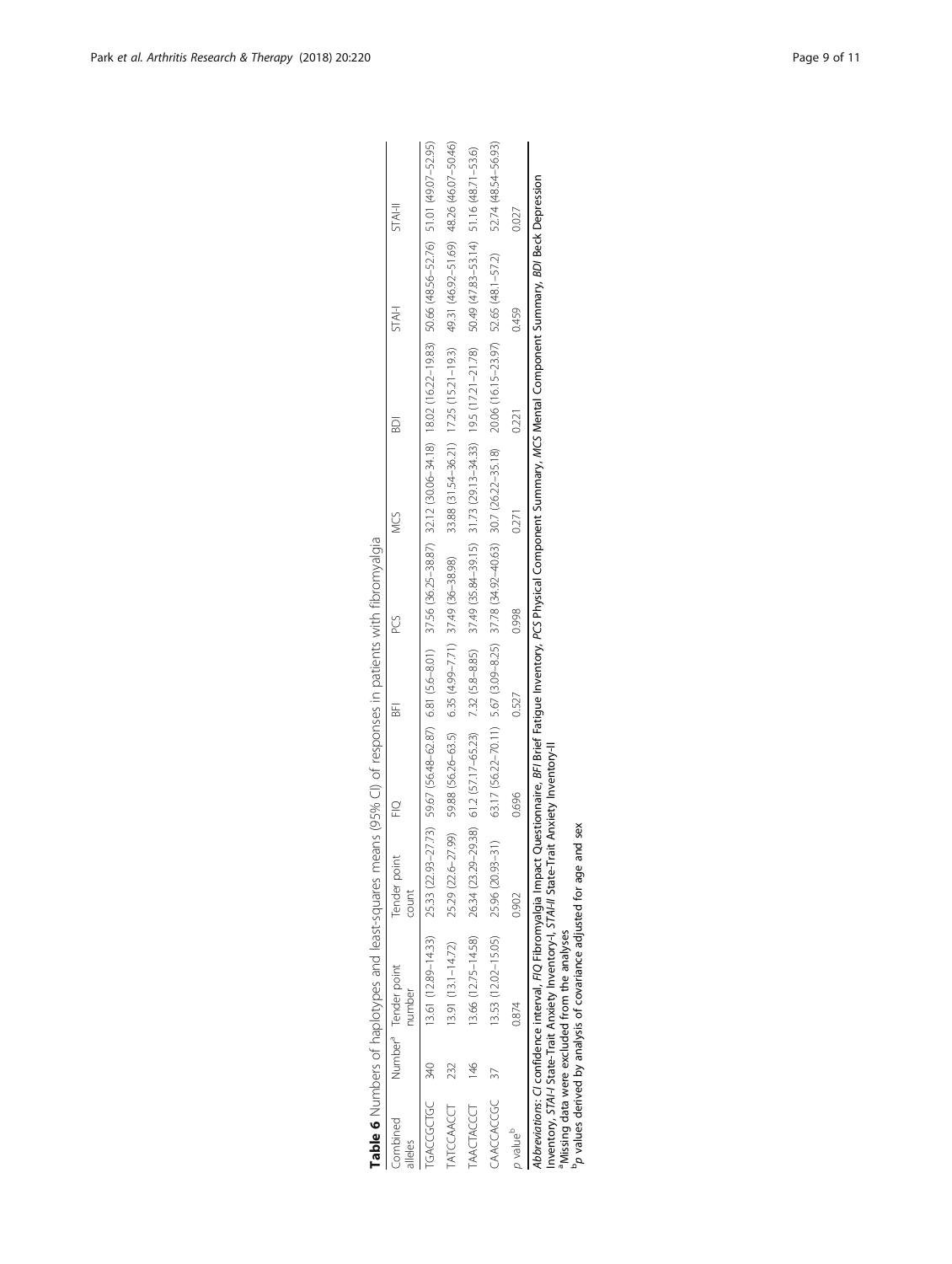<span id="page-9-0"></span>performed in this study may have increased the type I error. In genetics, controlling for multiple testing is important in estimating thresholds of significance accurately, particularly in genome-wide association studies (GWAS) [[39](#page-10-0)]. However, in this target-gene-based SNP study, we did not consider the potential effects of multiple testing in the analyses. In fact, most published FM SNP case-control studies have not considered the potential effects of multiple testing. Third, we were unable to prospectively evaluate the associations between BDNF genetic variation and clinical outcomes. Therefore, further studies are needed to investigate the effect of those genetic polymorphisms on the long-term clinical outcomes of patients with FM. Finally, to overcome the insufficient statistical power, we conducted a large-scale study involving > 800 samples. However, our findings should be replicated in a larger population comprising multiple ethnicities.

# Conclusions

In this study, we evaluated the association between BDNF polymorphisms and FM in a large sample of the Korean population. We found that BDNF gene polymorphisms influenced susceptibility to FM, and contributed to the severity of certain symptoms of FM. Further evidence from large prospective studies is needed to determine the generalizability of our findings to the broader population and their impact on the clinical outcomes of FM. Moreover, further work is needed to elucidate the biologic and epigenetic mechanisms underlying the complex role of the BDNF gene in FM.

#### Abbreviations

BDI: Beck Depression Inventory; BDNF: Brain-derived neurotrophic factor; BFI: Brief Fatigue Inventory; CI: Confidence interval; DRG: Dorsal root ganglion; FIQ: Fibromyalgia Impact Questionnaire; FM: Fibromyalgia; ICF: Informed consent form; MCS: Mental Component Summary; NMDA: Nmethyl-D-aspartate; NSAIDs: Nonsteroidal anti-inflammatory drugs; PCS: Physical Component Summary; SF-36: 36-Item Medical Outcomes Study Short-Form Health Survey; SNP: Single-nucleotide polymorphism; SNRI: Serotonin-norepinephrine reuptake inhibitors; SSRI: Selective serotonin reuptake inhibitor; STAI-I: State-Trait Anxiety Inventory-I; STAI-II: State-Trait Anxiety Inventory-II; TCA: Tricyclic antidepressant

#### Acknowledgements

We would like to thank the patients and their families for participating in this study.

#### Funding

This study was supported by the Bio & Medical Technology Development Program of the NRF funded by the Korean government, MSIP (2017M3A9E8023014), and by a grant (CRI16015–1) from Chonnam National University Hospital Biomedical Research Institute.

#### Availability of data and materials

The datasets used during the current study are available from the corresponding author on reasonable request.

#### Authors' contributions

D-J P and S-SL conceived and designed the study. S-HK, S-SN, JHL, S-KK, Y-AL, S-JH, H-SK, H-SL, HAK, C-IJ, and S-HK acquired data. D-J P and S-SL performed statistical analysis and drafted the manuscript. All authors critically

revised the manuscript for important intellectual content. All authors read and approved the final manuscript.

#### Ethics approval and consent to participate

This study was conducted in accordance with the Declaration of Helsinki, and written informed consent was obtained from all participants at the time of recruitment. Exactly the same informed consult form (ICF) and study protocol were provided to the independent Institutional Review Board/Ethics Committee (IRB/EC) at each medical center, and each IRB/EC reviewed the appropriateness of the protocol and risks and benefits to the study participants. Ultimately, the IRB/EC at each medical center independently approved this study without revision of the ICF or study protocol.

#### Consent for publication

Not applicable.

#### Competing interests

The authors declare that they have no competing interests.

#### Publisher's Note

Springer Nature remains neutral with regard to jurisdictional claims in published maps and institutional affiliations.

#### Author details

<sup>1</sup> Division of Rheumatology, Department of Internal Medicine, Chonnam National University Medical School and Hospital, 42 Jebong-ro, Dong-gu, Gwangju 61469, Republic of Korea. <sup>2</sup>Department of Internal Medicine, Inje University Haeundae Paik Hospital, Busan, Korea. <sup>3</sup>Department of Internal Medicine, Soonchunhyang University, College of Medicine, Cheonan, Korea. 4 Department of Internal Medicine, Maryknoll Medical Center, Busan, Korea. 5 Department of Internal Medicine, Catholic University of Daegu, School of Medicine, Daegu, Korea. <sup>6</sup>Department of Internal Medicine, School of Medicine, Kyung Hee University, Seoul, Korea. <sup>7</sup>Department of Internal Medicine, Soonchunhyang University Seoul Hospital, Seoul, Korea. <sup>8</sup>Hanyang University College of Medicine and the Hospital for Rheumatic Diseases, Seoul, Korea. <sup>9</sup>Department of Allergy and Rheumatology, Ajou University Hospital, Ajou University School of Medicine, Suwon, Korea. <sup>10</sup>Department of Internal Medicine, Konyang University Medical School, Daejeon, Korea. <sup>11</sup>Departments of Internal Medicine, School of Medicine, Keimyung University, Daegu, Korea.

#### Received: 27 March 2018 Accepted: 18 September 2018 Published online: 03 October 2018

#### References

- 1. Wolfe F, Smythe HA, Yunus MB, Bennett RM, Bombardier C, Goldenberg DL, et al. The American College of Rheumatology 1990 Criteria for the classification of fibromyalgia. report of the Multicenter Criteria Committee. Arthritis Rheum. 1990;33(2):160–72.
- 2. Jones GT, Atzeni F, Beasley M, Fluss E, Sarzi-Puttini P, Macfarlane GJ. The prevalence of fibromyalgia in the general population: a comparison of the American College of Rheumatology 1990, 2010, and modified 2010 classification criteria. Arthritis Rheumatol. 2015;67(2):568–75.
- 3. Maletic V, Raison CL. Neurobiology of depression, fibromyalgia and neuropathic pain. Front Biosci (Landmark Ed). 2009;14:5291–338.
- 4. Ablin JN, Buskila D. Update on the genetics of the fibromyalgia syndrome. Best Pract Res Clin Rheumatol. 2015;29(1):20–8.
- 5. Park DJ, Lee SS. New insights into the genetics of fibromyalgia. Korean J Intern Med. 2017;32(6):984–95.
- 6. Buskila D, Sarzi-Puttini P, Ablin JN. The genetics of fibromyalgia syndrome. Pharmacogenomics. 2007;8(1):67–74.
- 7. Park DJ, Kim SH, Nah SS, Lee JH, Kim SK, Lee YA, et al. Association between catechol-O-methyl transferase gene polymorphisms and fibromyalgia in a Korean population: a case-control study. Eur J Pain. 2016;20(7):1131–9.
- 8. Wu YJ, Kruttgen A, Moller JC, Shine D, Chan JR, Shooter EM, et al. Nerve growth factor, brain-derived neurotrophic factor, and neurotrophin-3 are sorted to dense-core vesicles and released via the regulated pathway in primary rat cortical neurons. J Neurosci Res. 2004;75(6):825–34.
- 9. Obata K, Noguchi K. BDNF in sensory neurons and chronic pain. Neurosci Res. 2006;55(1):1–10.